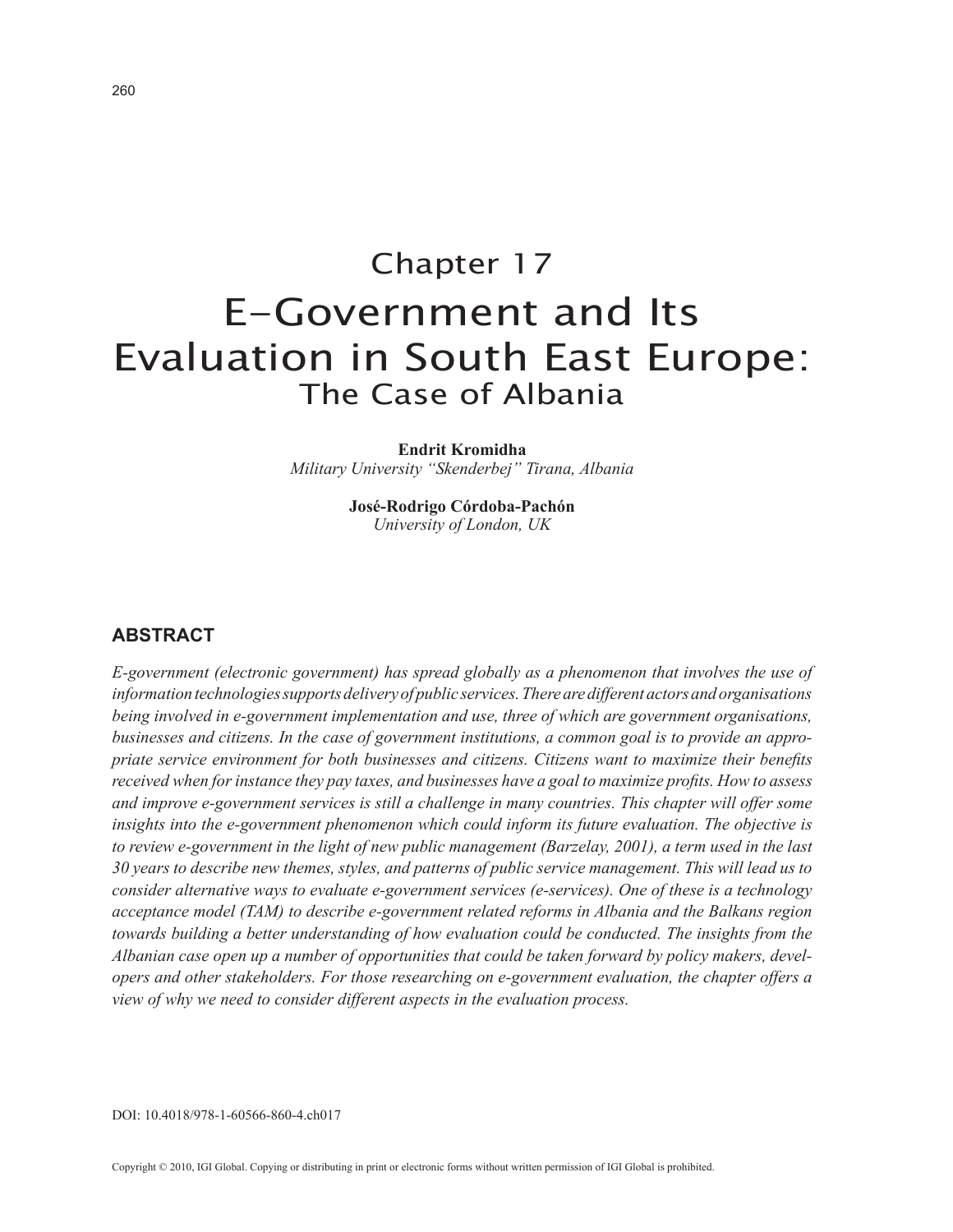## **INTRODUCTION**

The South-East Europe, or better the Balkans, is often mentioned for its communist past, for its problems but also for its present huge reforms. Surprisingly the region has the lowest negative economic growth predicted in Europe for 2009, the year of the world crisis, due to reforms and economic development. In Albania, according to the International Monetary Fund (IMF), the situation looks even more promising, with positive instead of negative growth being predicted for 2009, which has turned it into one of the most interesting European countries in terms of investments.

With current integration developments of the Balkan to the Euro-Atlantic structures like North Atlantic Treaty Organization (NATO) and European Union (EU), e-government services to improve relationships between government institutions, businesses and citizens are crucial. These services can help improve the quality of the country's electronic networks of information, communication and transaction systems. Despite a perceived degree of progress, some key questions remain: To what extent are e-government services being accepted specifically in Albania? What are the e-government systems' drawbacks? How to adapt and encourage the use of these systems by different actors?

In this chapter we will review the Albanian case to give some answers to these questions. Throughout the discussion, we will use ideas of new public management (NPM) to contextualise the definition of existing policies and strategies of the Albanian government and private sector to improve e-government systems. We will suggest ways to evaluate systems by considering a variety of actors and e-government configurations that have emerged throughout. Our chapter begins by situating e-government as a worldwide and emergent phenomenon.

# **A CONTEXT FOR THE EMERGENCE OF E-GOVERNMENT**

In a so-called era of technological progress, a new kind of rationalization has been introduced in the public sector worldwide by the use of modern information and communication technologies (ICTs) (Dunleavy, Margetts, Bastow, & Tinkler, 2006). Increasingly the use of ICT tools and applications is leading to transformational shifts in public policy, processes and functions of egovernment. Such transformations are not only aiming to provide citizen-centred services but to increase the efficiency of public sector organisations, as well as improving cost efficient transparency and accountability in government functions. These transformations are being labelled under the banner of e-government.

Transformations are also shifting traditional roles. Governments are becoming partners rather than dictators of rules and regulations. Citizen groups have come to expect a 24/7 convenient service user interface provided by the government with ease of use, in a language the user understands and which is tailored to individual needs. This is the case in countries like Albania or any other so called 'developing' one. In order to be able to implement this 24/7 type of vision, government institutions are acknowledging that they need to integrate their government systems (UN survey on E-government for 2008), as well as accompany this integration with more fundamental (legal) reforms, training and infrastructure. As a result, we now have in governments complex arrays of organizational projects across government institutions, some of which aim to connect diverse technological platforms across them as well as automate delivery with the help of internet or intranets. Profound changes are envisaged within government institutions and citizens are becoming more aware of services they can use online.

Within the variety of projects labeled under the banner of e-government worldwide, something can be distinguished as common: the use of ICTs